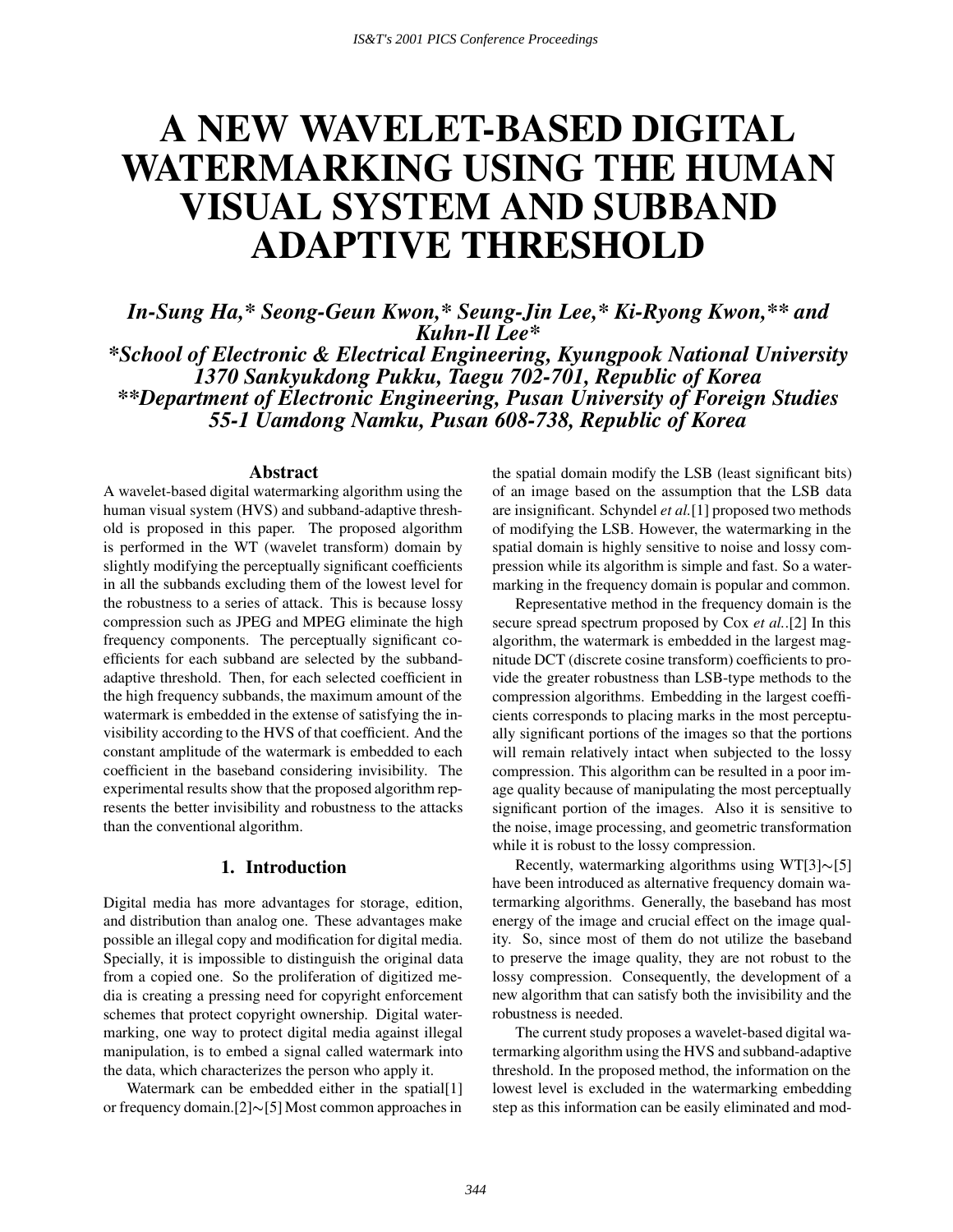

*Figure 1*: *3-level wavelet decomposition.*

ified by lossy compression. For the watermark embedding step, the perceptually significant coefficients are selected by each subband-adaptive threshold, then a watermark is embedded maximally into these coefficients based on the HVS[5],[6] to satisfy the robustness. The watermark is created consist of a sequence of real number according to the normal distribution. In the watermark extracting step, the authenticity of the watermark in the recovered image can be examined by measuring the similarity between the original and the extracted watermark based on a vector projection method.

In computer experiment, we tested the invisibility of the watermark and the robustness by subjecting the watermarked image to a series of attacks. The proposed algorithm is more invisible and robust than the conventional algorithm.

## **2. Proposed watermarking method using the HVS in the WT domain**

Generally, a watermarking algorithm needs the invisibility and robustness. But it is in the trade-off relationship between the invisibility and robustness. Therefore, a new watermarking algorithm satisfying the invisibility and robustness simultaneously is required.

We proposed a wavelet-based digital watermarking using the HVS and subband adaptive threshold. WT reveals multiresolution characteristic that is similar to the HVS and also efficiently localizes an image for both the spatial and frequency domain. So it has been widely used in image processing and compression. In the proposed algorithm, an image is decomposed into 3-level as shown in Fig. 1, and three subbands in the lowest level  $(HL_1,$  $LH_1$ , and  $HH_1$ ) represent high frequency components so that these are excluded in the embedding step for the robustness to the lossy compression. Then the perceptually significant coefficients are selected in other subbands and the watermark is embedded for these coefficients.



*Figure 2*: *The perceptually significant coefficients of (a) LENA and (b) GIRL.*

#### **2.1. Determination of the subband adaptive threshold**

To select the perceptually significant coefficients, a subbandadaptive threshold is used as follows

$$
TH_i = 2^{\lfloor \log_2 C_i \rfloor - 1} \tag{1}
$$

where  $C_i$  represents the largest coefficient in each subband and  $|X|$  represents the largest integer which is no greater than  $X$ . The watermark is embedded only to the perceptually significant coefficients greater than the subband adaptive threshold. The perceptually significant coefficients for LENA and GIRL image are represented in Fig. 2.

#### **2.2. Embedding watermark using the HVS**

Embedding watermark in the selected coefficients follows two different ways whether they are located in the baseband or high frequency bands. The watermark is embedded using

$$
v_i = v_i \times (1 + w_i \times x_i) \tag{2}
$$

where  $v_i$ ,  $v_i$ ,  $w_i$ , and  $x_i$  represent watermarked coefficient, original coefficient, weighting factor, and watermark respectively. The algorithm proposed by Cox et al. use a constant  $w_i$  regardless of the visual importance of the corresponding coefficients. To overcome this problem, we use a constant  $w_i$  for the coefficient in the baseband, which is the largest value in the extense of not introducing visual artifact, and various  $w_i$  based on the HVS for the coefficient in the high frequency bands. Baseband has a crucial effect on the image quality so that invisibility and robustness are considered in embedding the watermark. In this paper, we used weighting factor of 0.02.

For the coefficients in the high frequency bands, the watermark is embedded maximally according to HVS for the robustness to various attack and invisibility. The HVS for the wavelet coefficient is followed:

1. The eye is less sensitive to noise in high resolution bands and in those bands having orientation of 45  $\degree$ .  $(A_i)$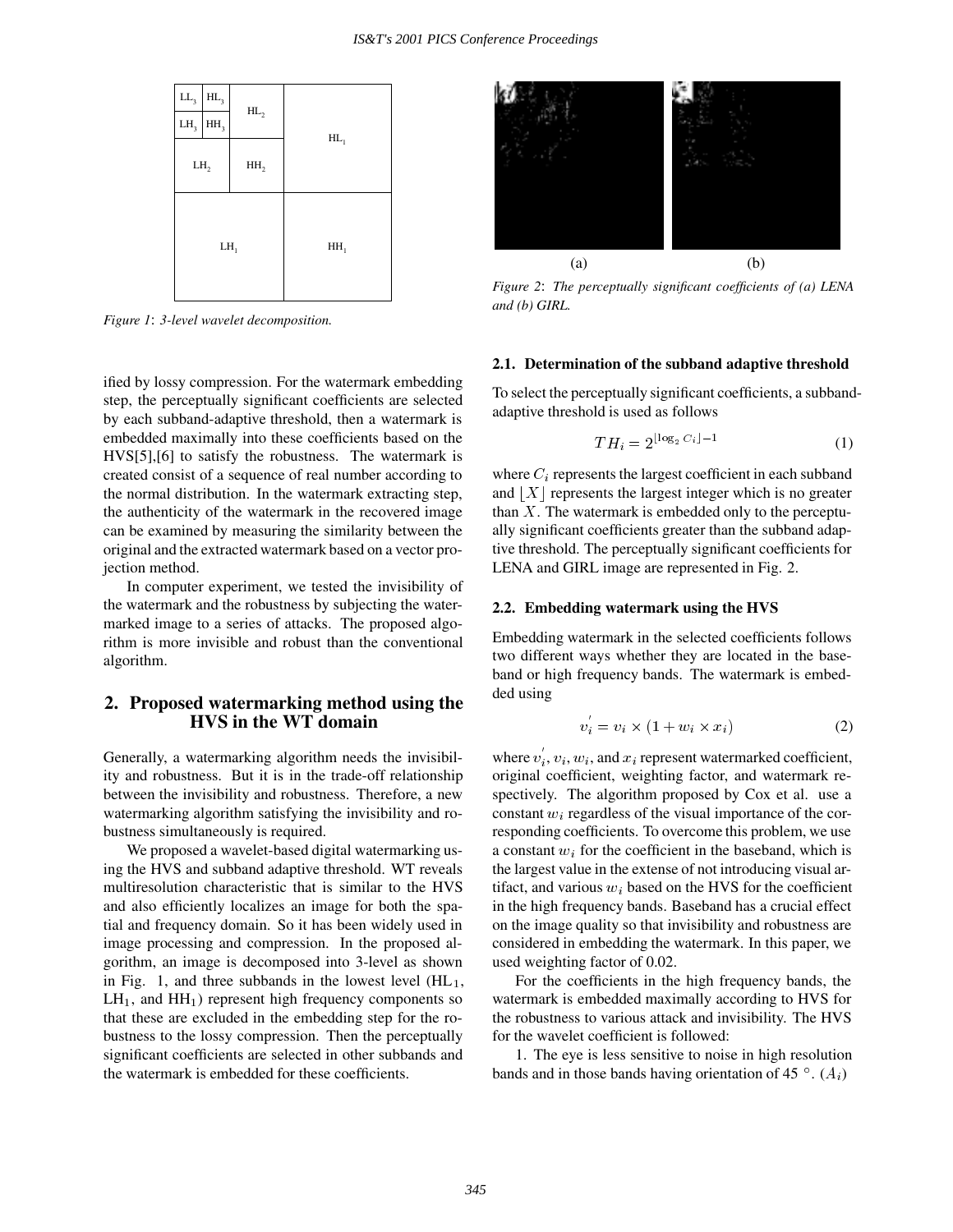

*Figure 3*: *The block diagram of the proposed watermark embedding.*

2. The eye is less sensitive to noise in those areas of the image where brightness is high.  $(B_i)$ 

Based on the above considerations we use the weighting factor in the high frequency bands as

$$
w_i = A_i \times B_i. \tag{3}
$$

 $A_i$  has more larger value in the lower level, and in the LH and HL bands than HH band.  $B_i$  corresponds to the local brightness based on the corresponding gray level values of the baseband. They are mathematically represented by

$$
A_i = \begin{cases} \sqrt{2} & if \theta = HH \\ 1 & otherwise \end{cases} \begin{cases} 0.32 & if \ l = 1 \\ 0.16 & if \ l = 2 \end{cases} \tag{4}
$$

$$
B_i = I^{LL_3} \left( \frac{i}{2^{3-l}}, \frac{i}{2^{3-l}} \right) \tag{5}
$$

where l and  $\theta$  respectively represent the level and orientation and  $i$  and  $j$  respectively represent the vertical and horizontal index in which the coefficients are located. By embedding the watermark considering HVS, we can infer that the invisibility and robustness is satisfied. After the watermark is embedded in different ways according to the baseband and high frequency bands, the watermarked image is obtained through the inverse WT. Fig. 3 represents block diagram of the proposed watermark embedding procedure. The watermark used in the embedding step is a random sequence with a normal distribution having zero mean and unity variance. The choice of a normally distributed watermark is motivated by the attempt to achieve



*Figure 4*: *The block diagram of the proposed watermark extracting.*

robustness against the attacks performed by trying to produce an unwatermarked image by averaging multiple differently watermarked copies of it.

#### **2.3. Extraction of the watermark**

Watermark extraction step is similar to the inverse of the embedding procedure. The original and recovered image are decomposed into 3-level through the WT. The perceptually significant coefficients are selected for the coefficients of the original image and the coefficients with the same frequency component in the recovered image are selected as the perceptually significant coefficients for the recovered image. The watermark is extracted by subtracting the selected coefficients in the original image from those in the recovered image. Then to verify the existence of the original watermark in the recovered image, the similarity between original watermark and extracted one is calculated by

$$
Z(X, X^*) = \frac{X \cdot X^*}{\sqrt{X^* \cdot X^*}}
$$
 (6)

where  $X$  and  $X^*$  represent respectively the original and extracted watermark,  $\langle \cdot \rangle$  is inner product of vectors. The existence of the original watermark in the recovered image is determined by comparing similarity value with a threshold. Fig. 4 shows the block diagram of the watermark extracting.

#### **3. Experimental results**

In order to evaluate the proposed watermarking scheme, we took LENA and GIRL image of size  $256 \times 256$  and produced the watermarked version, and then subjected the watermarked image to a series of image processing and geometric transformation. The biorthogonal discrete WT was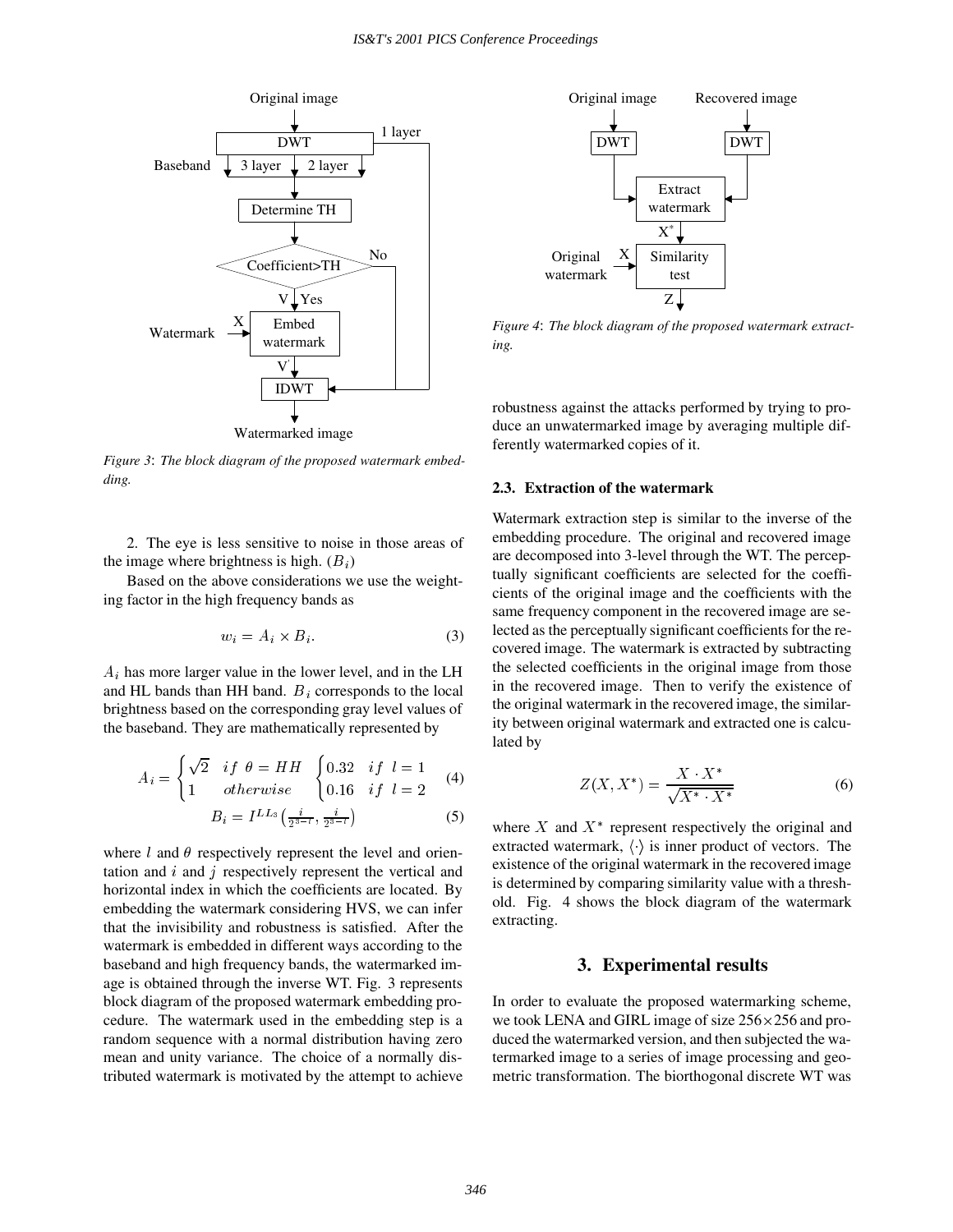

*Figure 5*: *(a) Original LENA image and watermarked images by (b) Cox's method (37.3 [dB]) and (c) proposed method (37.7 [dB]).*



*Figure 6*: *(a) Original GIRL image and watermarked images by (b) Cox's method (40.3 [dB]) and (c) proposed method (41.5 [dB]).*

used to decompose the original image into 3-levels. The equal length of the watermark used in the algorithm proposed by Cox et al., 1000 are used by varying a threshold in the baseband. The performance measure is the invisibility and the robustness. The PSNR and similarity are the metric of the invisibility and robustness respectively.

#### **3.1. Invisibility**

The watermark is almost invisible to the human eyes as shown in Fig. 5 and Fig. 6 which show the original and watermarked image by both the proposed algorithm and the Cox et al.'s algorithm for LENA and GIRL image respectively. The proposed method from this figure is superior to the Cox et al.'s method. This result is caused by the proposed embedding algorithm which exploits the HVS for the invisibility.

#### **3.2. Robustness**

To verify the robustness of the proposed algorithm, we subjected the watermarked image to JPEG coding, image processing, and geometric transformation. Fig. 7 shows the robustness for JPEG coding at various qualities. This figure represents the proposed algorithm is more robust than Cox et al.'s algorithm, especially for the LENA image at the high compression ratio. The robustness to the image processing and geometric transformation is shown in Table I. From this table, it is shown that the proposed algorithm is more robust except to the cropping.



*Figure 7*: *The similarity according to various JPEG quality.*

Table I. The similarity according to various attacks.

| <b>LENA</b> |        | <b>GIRL</b> |        |
|-------------|--------|-------------|--------|
| Proposed    | Cox's  | Proposed    | Cox's  |
| method      | method | method      | method |
| 19.00       | 13.28  | 16.49       | 16.44  |
| 9.31        | 4.33   | 7.88        | 5.93   |
| 15.06       | 6.70   | 14.44       | 7.63   |
| 6.65        | 2.58   | 5.69        | 3.21   |
| 10.59       | 8.96   | 4.78        | 6.71   |
| 15.54       | 9.25   | 14.86       | 12.09  |
| 19.12       | 20.19  | 17.57       | 18.39  |
| 11.03       | 6.55   | 7.27        | 4.60   |
|             |        |             |        |

The proposed watermarking algorithm embed the watermark having maximum amplitude into the perceptually significant coefficients of DWT using the HVS. So it is robust to the JPEG coding, image processing, geometric transformation, and noise.

### **4. Conclusions**

In this paper, a new digital watermarking algorithm using WT is proposed. The proposed watermarking method improves the performance in terms of the invisibility and the robustness, by using the human visual system and subband adaptive threshold. The perceptually significant coefficients is selected by using the subband-adaptive threshold and the watermark is embedded to them exploiting the HVS. The watermark is extracted by the inverse procedure of the embedding step and the similarity between the original and extracted watermark to verify the existence of the original watermark in the recovered image.

The proposed method has been verified to be superior to conventional method for the invisibility of the watermark and the robustness to a series of attack.